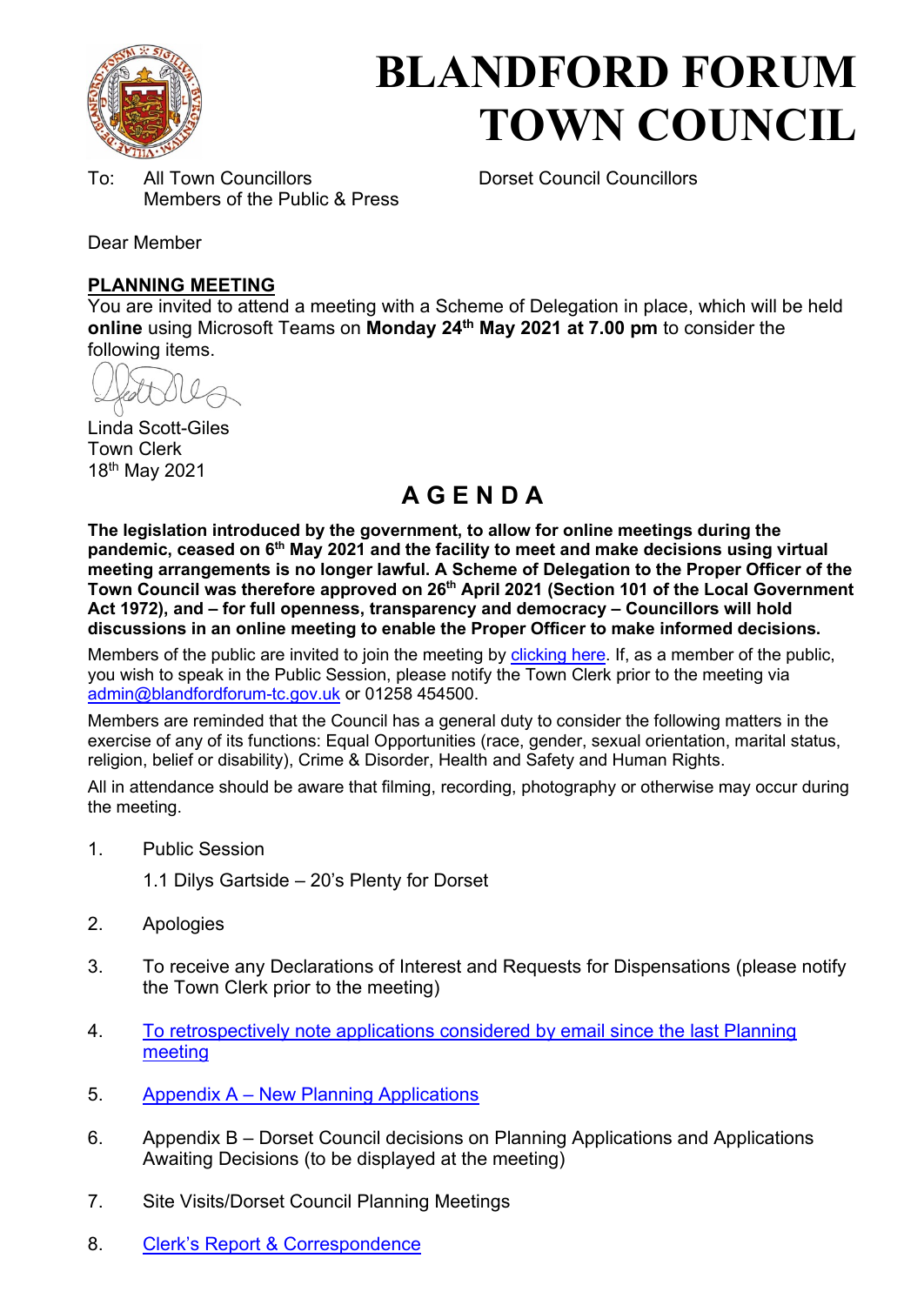- 9. To consider and respond to the proposal from 20's Plenty for Dorset
- 10. [To receive plans and consider the list of requirements for the community hall in the](#page-8-0) [northern part of the town from Wyatt Homes](#page-8-0)
- 11. [To discuss and consider marketing and road names for the development at Nordon](#page-10-0)
- 12. [To consider a request to install a bench in Holland Way](#page-11-0)
- 13. [To consider a grant application from the Blandford Royal](#page-12-0) British Legion
- 14. [To respond to the premises approval relocation application for the Blandford Group](#page-13-0) **[Practice](#page-13-0)**
- 15. [To consider responding to the Technical Consultation on the Consequential Changes](#page-14-0) [to the Permitted Development Rights](#page-14-0)
- 16. Confidential

 The public and press may be excluded from the meeting on the grounds that publicity might be prejudicial to the public interest as per the Public Bodies (Admission to Meetings) Act 1960.

16.1 To respond to the Dorset Council on an initial consultation regarding the annual review of pedestrian crossings (confidential item at this stage of consultation – as requested by the Dorset Council)

#### **DATES OF FUTURE MEETINGS**

- 31<sup>st</sup> May Bank Holiday
- 7<sup>th</sup> June<br>21<sup>st</sup> June Finance & Staffing Committee Meeting
- Town Council Photograph at 6.30pm/Town Council Meeting (Trust AGM) 7pm

**Minutes of the Planning meeting are available from Blandford Library, the Town Clerk's Office and at [www.blandfordforum-tc.gov.uk](http://www.blandfordforum-tc.gov.uk/)**





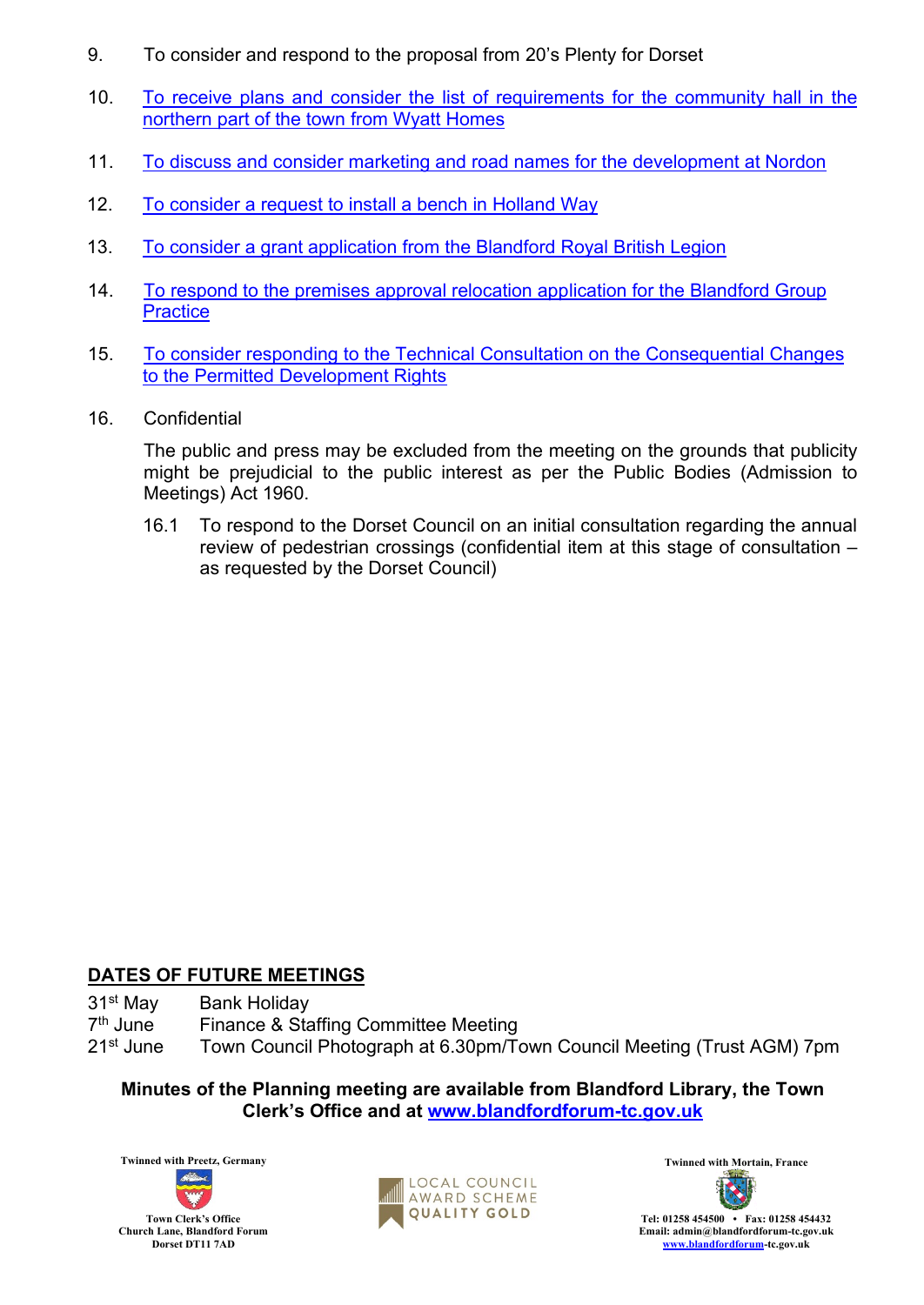# **To retrospectively note applications considered by email since the last Planning meeting**

<span id="page-2-1"></span><span id="page-2-0"></span>

| Application & Date                                 | <b>Application Details</b>                                                                     | <b>Response submitted to the Dorset</b><br><b>Council</b>                                                                                                                                                                                                                                                                                                                                                                                                                                                                                                                                                                                                                                               |
|----------------------------------------------------|------------------------------------------------------------------------------------------------|---------------------------------------------------------------------------------------------------------------------------------------------------------------------------------------------------------------------------------------------------------------------------------------------------------------------------------------------------------------------------------------------------------------------------------------------------------------------------------------------------------------------------------------------------------------------------------------------------------------------------------------------------------------------------------------------------------|
| P/HOU/2021/00310<br>Mr T Holder<br>12th April 2021 | <b>41 Queens Road</b><br>Erection of a two storey rear extension, and demolition of rear porch | The Town Council has no<br>objection to this application. The<br>building is in the Victorian and<br>Edwardian conservation area of<br><b>Blandford Forum and the design</b><br>of the extension, in an already<br>extended property and with the<br>materials chosen consistent with<br>B+ NP Policy B11 I, and ii, as it<br>reflects the scale and character<br>of the building itself and those<br>around it and regularises the<br>building form. There will be no<br>harmful impact on the roofscape<br>of the area nor loss of amenity<br>for neighbours. The extension is<br>consistent with others carried<br>out in the area. Therefore, there<br>will be no harm to the<br>conservation area. |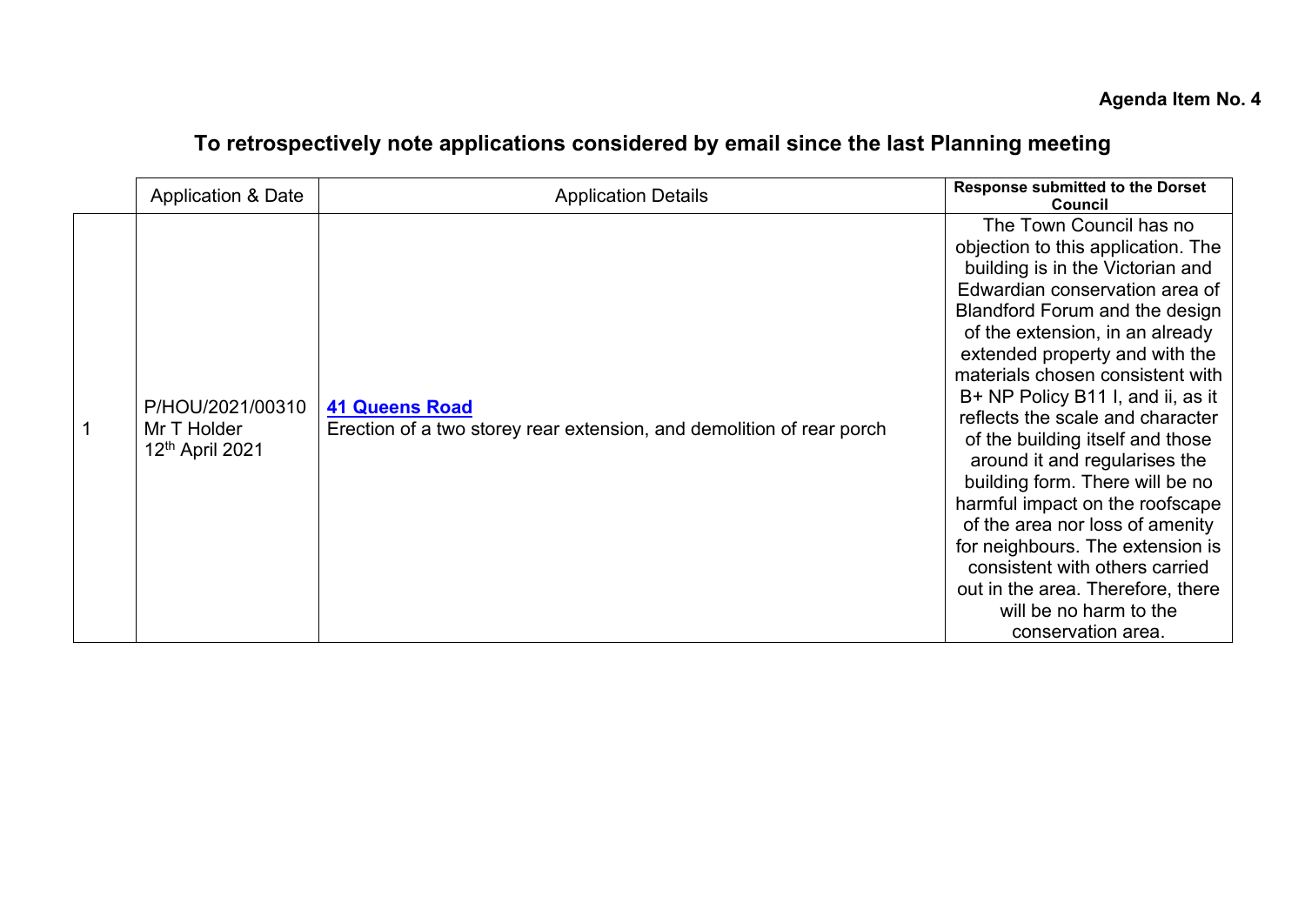#### **Agenda Item No. 5**

# **PLANNING APPENDIX A – NEW PLANNING APPLICATIONS Planning Meeting on Monday 24th May 2021**

|                | <b>Application &amp; Date</b>                                                          | <b>Application Details</b>                                                                                                                                                                                                                                                                                                                                                                                                      | Comments/<br><b>Blandford + Neighbourhood Plan</b><br>2011-2033 |
|----------------|----------------------------------------------------------------------------------------|---------------------------------------------------------------------------------------------------------------------------------------------------------------------------------------------------------------------------------------------------------------------------------------------------------------------------------------------------------------------------------------------------------------------------------|-----------------------------------------------------------------|
|                | P/FUL/2021/00356<br>Spice India<br>20 <sup>th</sup> April 2021                         | 29 Salisbury Street<br>Replacement of kitchen extractor vent                                                                                                                                                                                                                                                                                                                                                                    | B8 - Town Centre Boundary<br>and Primary Shopping Area          |
| 2              | P/LBC/2021/00357<br>Spice India<br>20 <sup>th</sup> April 2021                         | <b>29 Salisbury Street</b><br>Replacement of kitchen extractor vent                                                                                                                                                                                                                                                                                                                                                             | B8 - Town Centre Boundary<br>and Primary Shopping Area          |
| 3              | P/HOU/2021/00746<br>Mr & Mrs Christopher<br>29th April 2021                            | <b>16 Marston Close</b><br>Two storey side extension                                                                                                                                                                                                                                                                                                                                                                            |                                                                 |
| 4              | P/HOU/2021/00333<br>Mr L Tetley<br>5 <sup>th</sup> May 2021                            | <b>153 Salisbury Road</b><br>Remove & replace roof to form a first floor and erection of two storey<br>rear extension                                                                                                                                                                                                                                                                                                           |                                                                 |
| 5              | P/FUL/2021/00559<br><b>Elmform Limited</b><br>6 <sup>th</sup> May 2021                 | <b>Hilliers Court North Place</b><br>Erection of bin storage shed                                                                                                                                                                                                                                                                                                                                                               | B11 - Managing Design in the<br><b>Conservation Area</b>        |
| 6              | P/FUL/2021/00666<br><b>EBELL LTD</b><br>10 <sup>th</sup> May 2021                      | <b>15 Orchard Street</b><br>Conversion of rear ground floor to 2no. flats & conversion of ground<br>floor and basement to 1no. maisonette flat                                                                                                                                                                                                                                                                                  | B11 - Managing Design in the<br><b>Conservation Area</b>        |
| $\overline{7}$ | P/RES/2021/01217<br>McCarthy and Stone &<br>Homes England<br>12 <sup>th</sup> May 2021 | <b>PLOT 3 The Brewery Bournemouth Road Blandford St Mary</b><br>Erect building comprising 45 No. retirement apartments (category II<br>type) with communal facilities and car parking. (Reserved matters<br>application to determine access, appearance. landscaping, layout and<br>scale; and to discharge condition nos. 1, 3, 4, 7, 9, 10, 16, 18, 19, 23,<br>24 & 27 of Outline Planning Permission No. 2/2017/1706/VARIA). | B12 - Blandford St Mary                                         |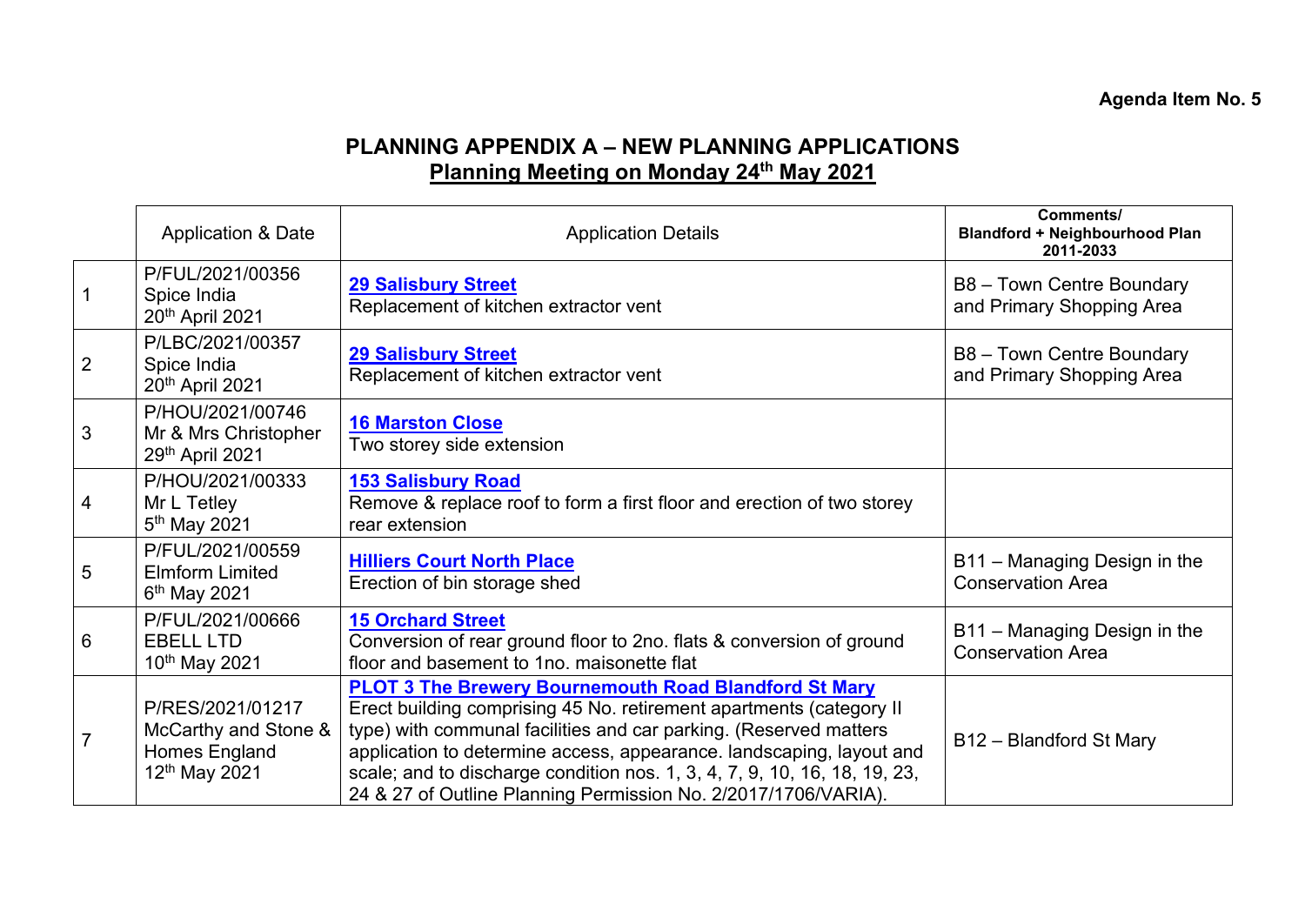|   | <b>Application &amp; Date</b>                                    | <b>Application Details</b>                                                                                                                                 | Comments/<br><b>Blandford + Neighbourhood Plan</b><br>2011-2033                                                                                                                                                                                                                                                                                                                                                                                                                                                                                                                                                                                                                                                                                                                                                                                                                                                                                                                                                          |
|---|------------------------------------------------------------------|------------------------------------------------------------------------------------------------------------------------------------------------------------|--------------------------------------------------------------------------------------------------------------------------------------------------------------------------------------------------------------------------------------------------------------------------------------------------------------------------------------------------------------------------------------------------------------------------------------------------------------------------------------------------------------------------------------------------------------------------------------------------------------------------------------------------------------------------------------------------------------------------------------------------------------------------------------------------------------------------------------------------------------------------------------------------------------------------------------------------------------------------------------------------------------------------|
| 8 | P/PAOD/2021/01378<br>Euro Prop Ltd<br>11 <sup>th</sup> May 2021  | <b>7A Salisbury Street</b><br>Change of use of first & second floors from Offices (B1(a)) to 4 No.<br>Dwellings (C3)                                       | <b>BFTC</b> is being notified for<br>information purposes. This<br>application is not a planning<br>application but a request for a legal<br>determination of the Council as to<br>whether or not Prior Approval is<br>required for the proposal.<br>Whilst the Town Council are able to<br>make comment on the application<br>these comments must be received<br>by 01/06/2021 as these<br>applications are time restricted.<br>Please also note that only<br>comments regarding:<br>(a) transport and highways impacts<br>of the development<br>(b) contamination risks on the site<br>(c) flooding risks on the site<br>(d) impacts of noise from<br>commercial premises on the<br>intended occupiers of the<br>development<br>(e) the provision of adequate<br>natural light in all habitable rooms<br>of the dwelling/houses<br>can be taken into consideration as<br>provided the proposal meets the<br>criteria of the GDPO the above<br>sections are all that we; as<br>planning officers are able to<br>assess. |
| 9 | P/DCC/2021/01597<br><b>Minerals &amp; Waste</b><br>14th May 2021 | P/DCC/2021/01597<br>Development of a waste management centre for the bulking and<br>transfer of waste and recyclables, comprising a covered waste transfer | B3 - Employment                                                                                                                                                                                                                                                                                                                                                                                                                                                                                                                                                                                                                                                                                                                                                                                                                                                                                                                                                                                                          |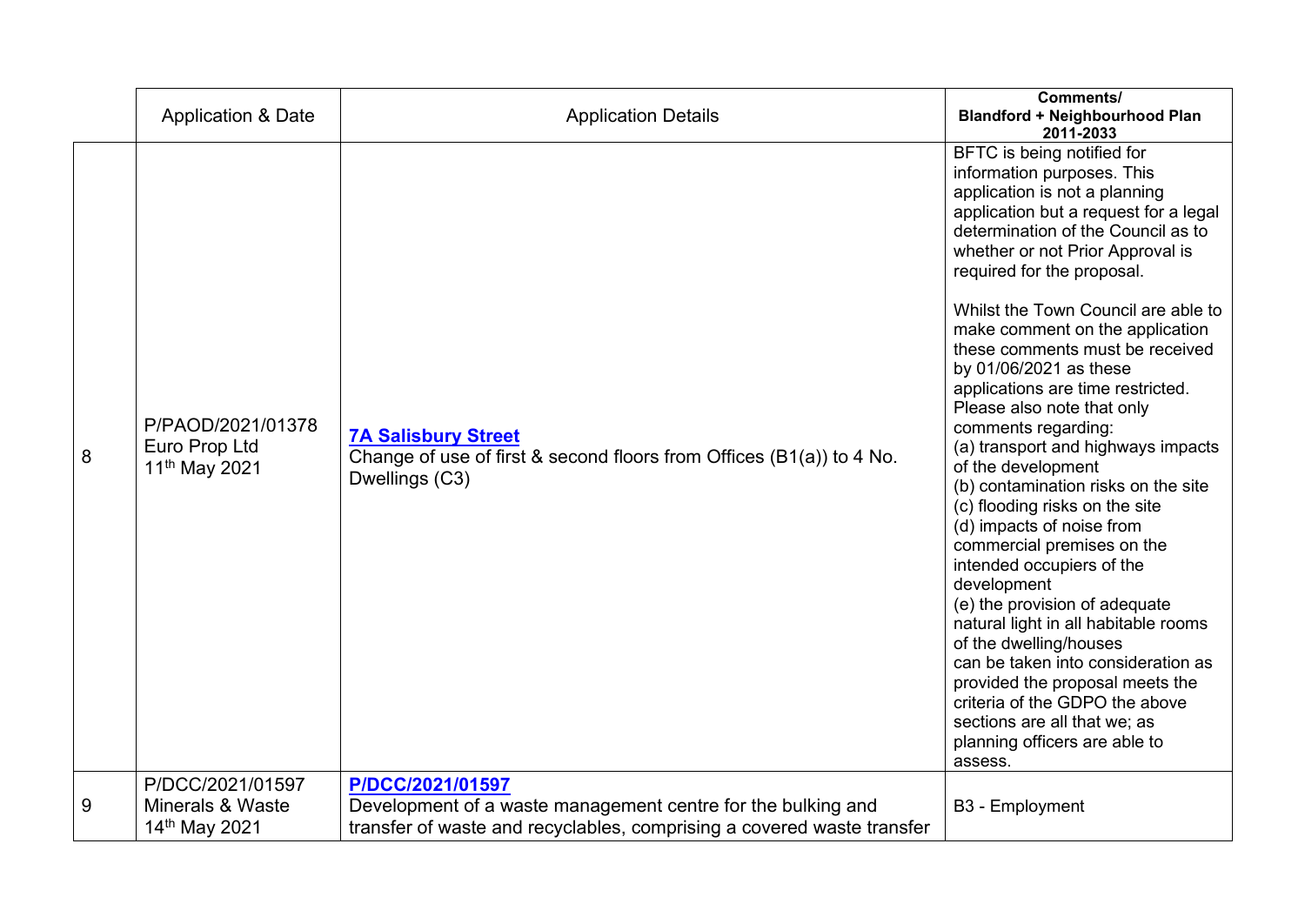| <b>Application &amp; Date</b> | <b>Application Details</b>                                                                                                                                                                                                                                                                                                                                | Comments/<br><b>Blandford + Neighbourhood Plan</b><br>2011-2033 |
|-------------------------------|-----------------------------------------------------------------------------------------------------------------------------------------------------------------------------------------------------------------------------------------------------------------------------------------------------------------------------------------------------------|-----------------------------------------------------------------|
|                               | station, with waste storage, sprinkler tank and pump house, and a split-<br>level household recycling centre with vehicle unloading bays and<br>partially covered central yard, a dedicated 're-use centre', WEEE<br>storage building, office building, staff parking area, weighbridge and<br>associated landscaping. Formation of new access from A350. |                                                                 |

# Previous Applications:

| <b>Application &amp; Date</b>                                    | <b>Application Details</b>                                                                                                                                  | <b>Town Council</b>                                                                                                                                                                                                                       | <b>Dorset Council</b> |
|------------------------------------------------------------------|-------------------------------------------------------------------------------------------------------------------------------------------------------------|-------------------------------------------------------------------------------------------------------------------------------------------------------------------------------------------------------------------------------------------|-----------------------|
| 2/2020/0208/FUL and<br>2/2020/0209/LBC<br><b>March 2020</b>      | <b>29 Salisbury Street</b><br>Replacement of extractor vent to rear<br>elevation of building and carry out associated<br>internal and external alterations. | No objection, as this is a<br>modernisation of an existing<br>feature, B+NP policy B8 (All<br>proposals for development or a<br>change of use must sustain and<br>enhance the character or<br>appearance of the Conservation<br>Area.)    | <b>Granted</b>        |
| 2/2020/0189/HOUSE<br>Mr L Tetley<br>22 <sup>nd</sup> May 2020    | <b>153 Salisbury Road</b><br>To create a second floor and replace the roof<br>to include two storey extension.                                              | No objection. Although the plan<br>seeks to considerably modify the<br>existing building, there is no loss<br>of amenity to adjoining properties<br>and the proposal matches in<br>design and height, other<br>dwellings along this road. | Withdrawn             |
| 2/2019/0386/HOUSE<br>Mr M Ballard<br>14 <sup>th</sup> June 2019  | <b>15 Orchard Street</b><br>Erect detached double garage [demolish]<br>existing retrospective).                                                             | The Town Council objects to the<br>application due to<br>overdevelopment in a<br>conservation area as well as the<br>size, structure and materials used.                                                                                  | <b>Granted</b>        |
| 2/2018/1044/HOUSE<br>Mr M Ballard<br>2 <sup>nd</sup> August 2018 | <b>15 Orchard Street</b><br>Erect detached double garage (demolish<br>existing) (retrospective).                                                            | The Town Council objects to the<br>application due to its<br>overdevelopment of its design,<br>style and size in a conservation<br>area.                                                                                                  | Withdrawn             |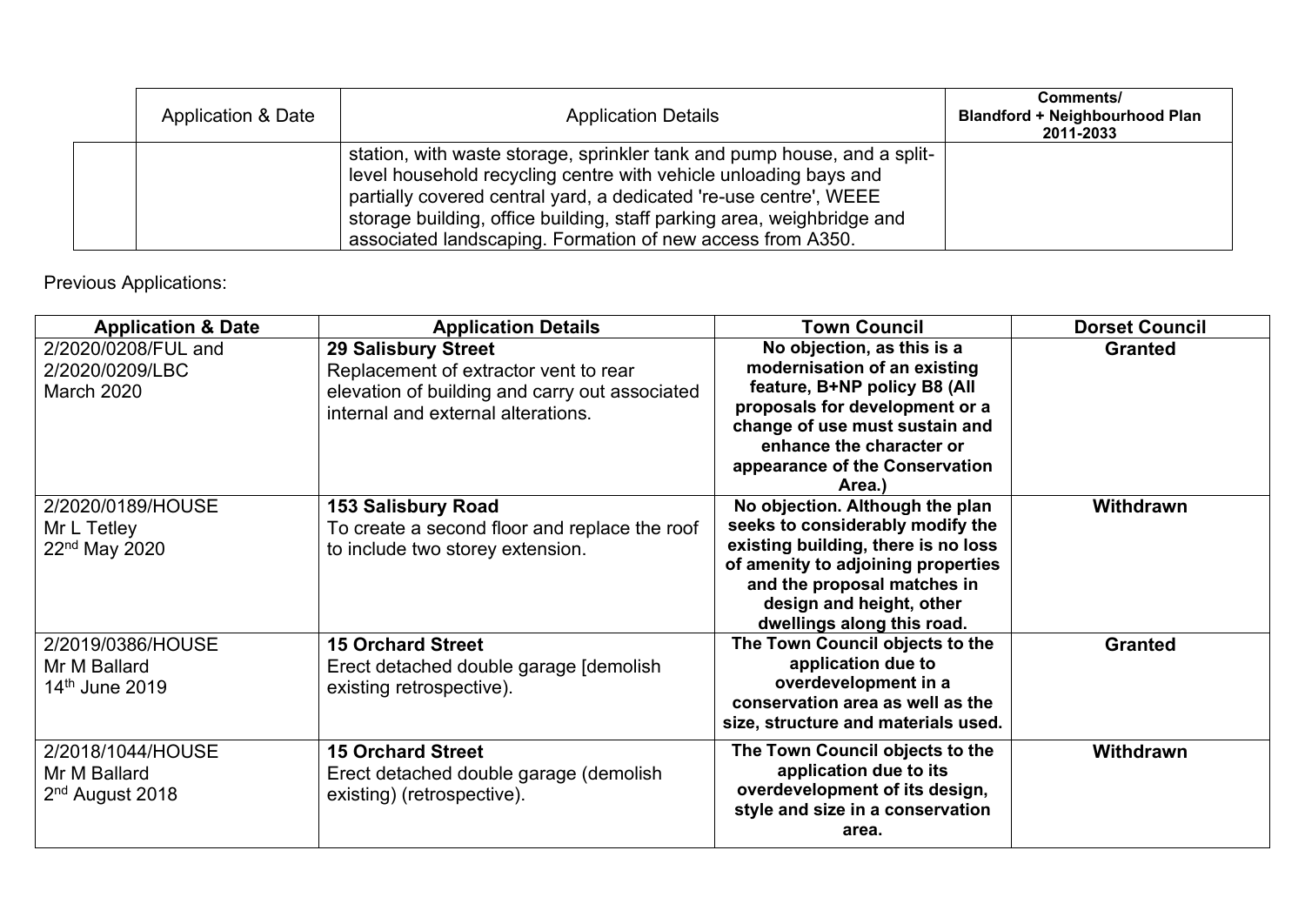| 2/2017/1706/VARIA | The Brewery, Bournemouth Road                        | No vote took place | <b>Granted</b> |
|-------------------|------------------------------------------------------|--------------------|----------------|
| Mr Bruce Voss     | <b>Blandford St Mary</b>                             |                    |                |
| 4th December 2017 | Develop land by the erection of residential          |                    |                |
|                   | development, comprising a mix of new buildings       |                    |                |
|                   | and restoration, extension and conversion of         |                    |                |
|                   | existing brewery buildings. Modify existing /        |                    |                |
|                   | create vehicular / pedestrian access points,         |                    |                |
|                   | access roads and car parking; ancillary              |                    |                |
|                   | engineering and other works including drainage       |                    |                |
|                   | proposals, raising ground levels, landscaping and    |                    |                |
|                   | elevation changes to existing brewery and            |                    |                |
|                   | commercial buildings - outline application with      |                    |                |
|                   | access to be approved for whole site, together       |                    |                |
|                   | with scale, layout and appearance for the            |                    |                |
|                   | restoration, extension and conversion of existing    |                    |                |
|                   | brewery buildings for residential use and for        |                    |                |
|                   | elevation changes to existing brewery and            |                    |                |
|                   | commercial buildings (demolish existing              |                    |                |
|                   | buildings). (Outline application to determine        |                    |                |
|                   | access). Proposed amendment to condition             |                    |                |
|                   | wording to allow a phased approach for delivery      |                    |                |
|                   | of demolition and development works. Application     |                    |                |
|                   | to vary (i) Condition 4 in relation to the approved  |                    |                |
|                   | drawings insofar as they relate to the               |                    |                |
|                   | development of the rear wing of the existing         |                    |                |
|                   | brewery building, (ii) Conditions 3, 6-13, 20, 23-28 |                    |                |
|                   | & 30 insofar as they                                 |                    |                |
|                   | relate to the triggers for commencement of works     |                    |                |
|                   | in relation to the phased delivery of demolition,    |                    |                |
|                   | development and occupation, as described in the      |                    |                |
|                   | applicant's submitted document "Planning             |                    |                |
|                   | Conditions Schedule ref 2/2015/1269/OUT -            |                    |                |
|                   | Proposed Amended Wording", and (iii)updated          |                    |                |
|                   | plan or report references in conditions 14, 22 and   |                    |                |
|                   | 26.                                                  |                    |                |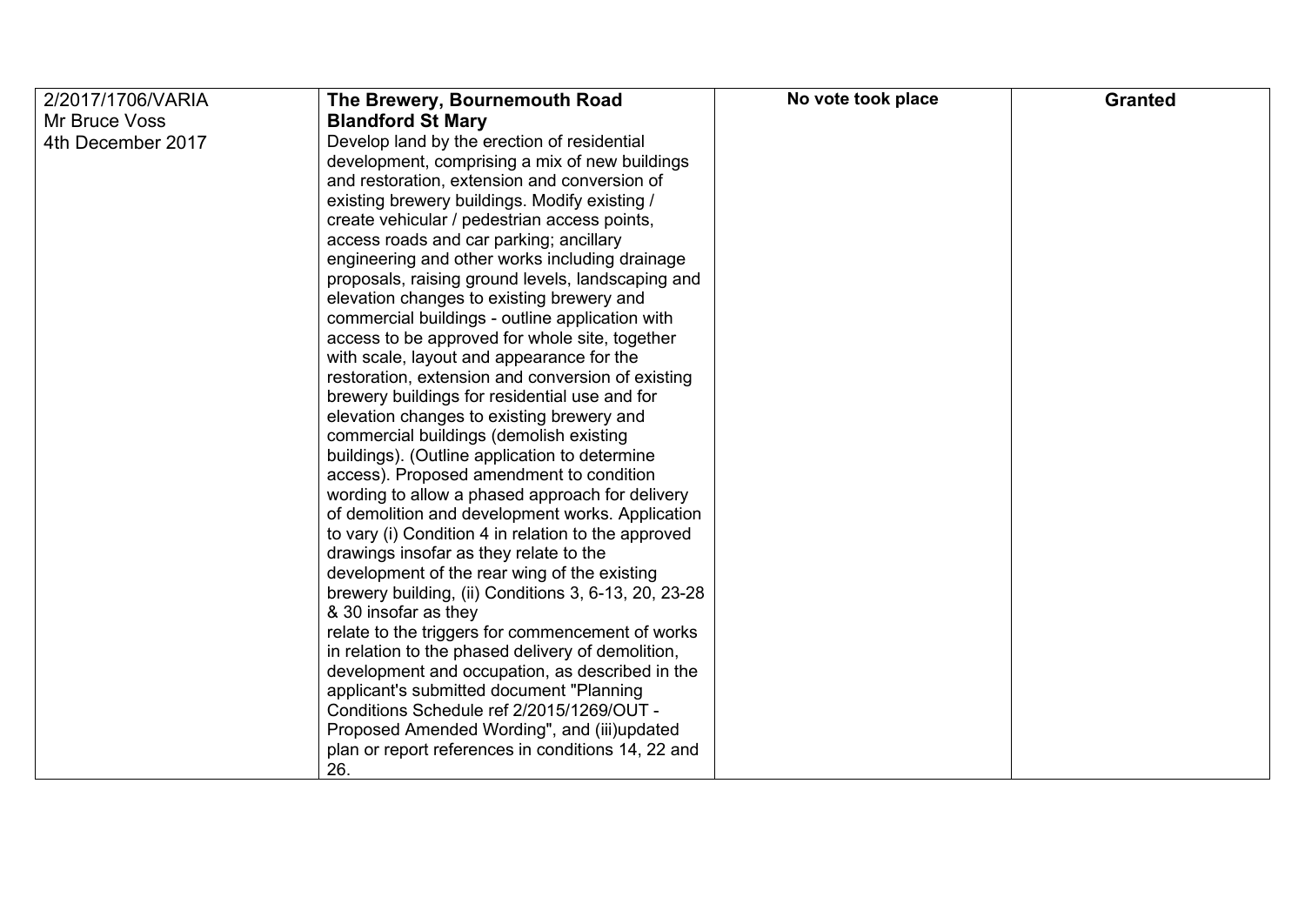## **Clerk's Re[port & Correspondence](#page-7-0)**

<span id="page-7-0"></span>Blandford + Neighbourhood Plan – The Plan has passed the referendum with 2,054 votes in favour and 394 votes against. The Plan is due to be formally made (adopted) by Dorset Council at its cabinet meeting on 22nd June 2021.

Badbury Heights Public Art – The artist has attended the site on Monday 10<sup>th</sup> May to replace the strips which needed updating and Cllrs Lindsay and Osborne officially opened the Public Art on Thursday 13<sup>th</sup> May.

Blandford Bridge Continuation of Repair Work – The Dorset Council are planning to complete the repairs to Blandford Bridge from 24<sup>th</sup> May 2021 to 18th June 2021. Strengthening work, masonry and concrete repairs were carried out in 2017 and 2019. The remaining work comprises stonework repairs to the upstream cutwaters. So that the work may be carried out safely, the road will be temporarily reduced to a single lane over the bridge with traffic controlled by portable traffic signals. The signals will be in operation Monday to Friday between 09:30 and 15:30 (outside of peak hours).

Bellway Blandford St Mary - Latest programme of works – We have received notification from Dorset Council Highways that the following phases will be carried out as follows: Phase 2 – A354 S38 Entrance works will continue during the day using temporary two-way signals until 24<sup>th</sup> May 2021.

Phase 3 - A354 Toucan works at Badger Roundabout. Multiway signals will be in operation overnight between 25<sup>th</sup> May 2021 and 5<sup>th</sup> August 2021. Dorset Council Highways have requested for Bellway to look at their programme and wherever possible carry out the noisiest tasks at the start of their night shift at 7pm.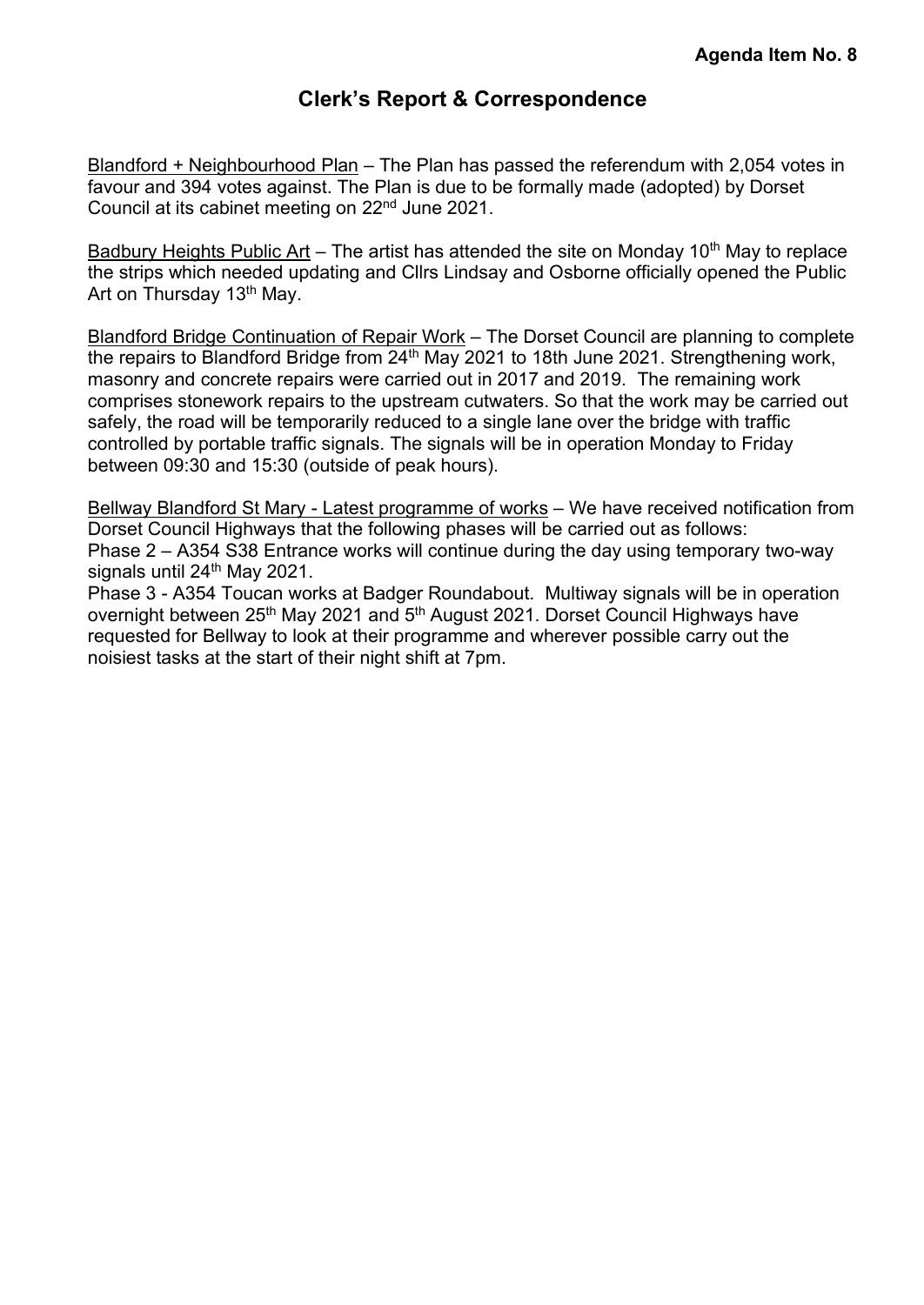# <span id="page-8-0"></span>**To receive plans and consider the list of requirements for the community hall in the northern part of the town from Wyatt Homes**

#### **Background**

The Town Council held informal discussions on the requirements of the hall and a list has been drawn up. This list has been shared with Wyatt Homes previously. However, a formal resolution from the Town Council is required.

#### **Further Information**

#### Requirements previously drawn up by the Town Council:

Combination of BFTC requirements and local GP practice:

- a community hall space large enough for group activities to take place and perhaps large enough as a wedding venue
- a small stage
- sound system
- excellent Wi-Fi facilities
- a fitted kitchen (large enough to be used as a bar on occasions(?))
- stackable and storable chairs and tables
- adequate storage for these and other equipment (perhaps more than would normally be envisioned for such as space to accommodate the health-related activities equipment)
- toilet, including disabled, and baby changing facilities
- an outside space area (?)
- if one storey then additional office space and meeting room for hire; if two storeys, then these rooms should be upstairs
- sufficient parking with disabled spaces to avoid overspill on to the local estate roads
- community hall to be owned and administered by BFTC  $(1)^*$
- Local GP Practice to (perhaps) block hire the hall to enable current and future health (2)\* and fitness related activities to take place. (this will ensure some income)
- Open to other groups and organisations to maintain commercial viability
- Wide doors/double doors etc to facilitate disabled access

1\* the local surgery has made it clear that they do not have the resources to own and operate the hall.

2\* The surgery were unable to give us precise time requirements, but it seems likely that the PCN would be running and co-ordinating activities with various groups currently operating in the parish rooms and that the surgery would be a regular paying user. The practice would like to have priority block bookings.

#### B+ Neighbourhood Plan Policy B7 – Health Provision

5.44 This policy makes provision to accommodate new or extended GP facilities and facilities that provide health and wellbeing services. The policy reflects Policy 14 and 16 of the adopted Local Plan. A priority for North Dorset is to ensure people, particularly older people, are healthy, active and lead independent lives. Health and well-being facilities are able to provide a range of community services closer to the people they serve and do not require a GP practice setting. (for example, the Ryde Health and Wellbeing Centre on the Isle of Wight)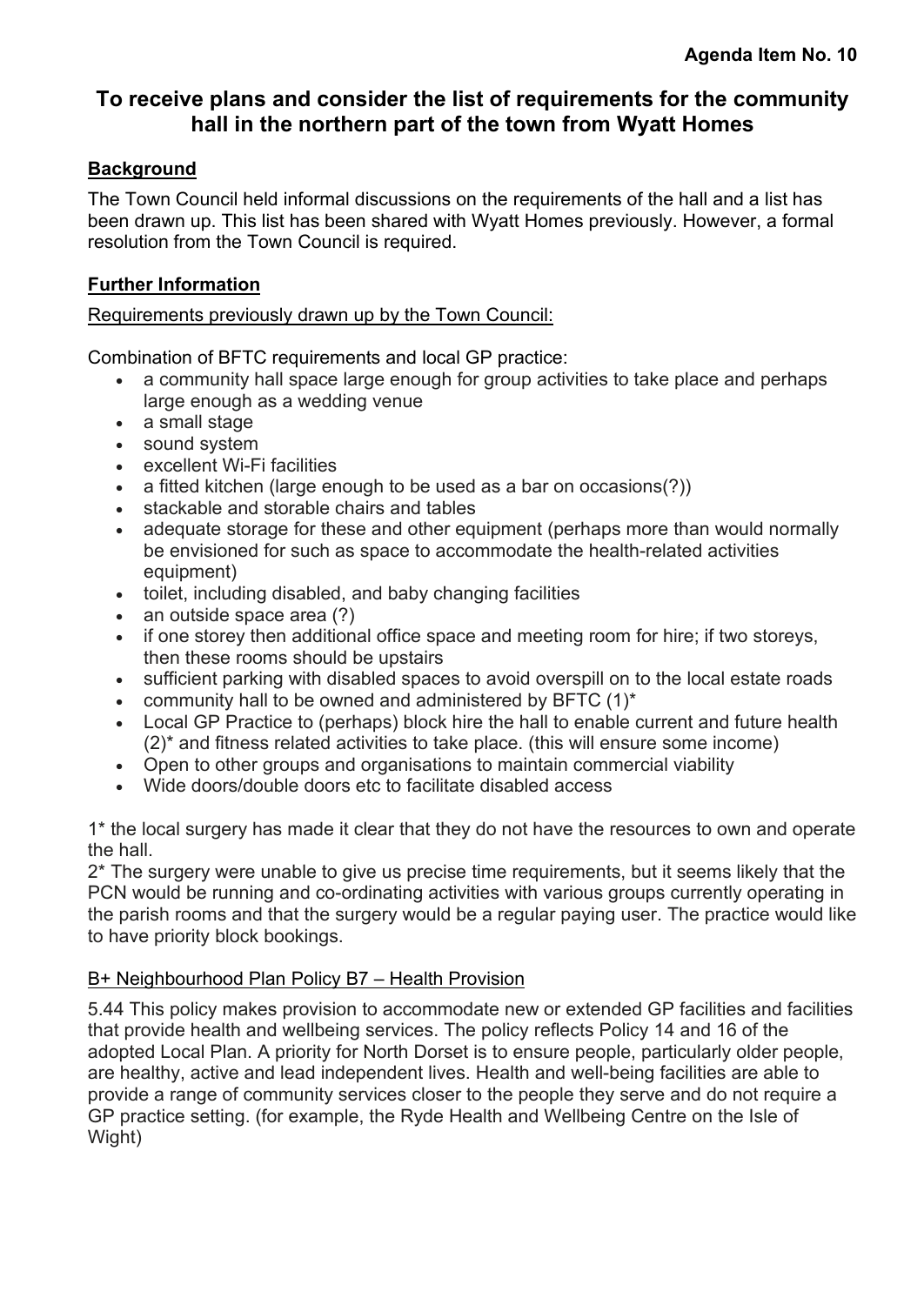Wyatt Homes sent details of the community hall built in Charminster. The main hall was sized to accommodate 2x badminton courts or a volleyball court, but this can be adjusted to suit the intended uses.



Member might find this design guidance note for community halls produced by Sport England of interest <http://direct.sportengland.org/media/4336/village-and-community-halls.pdf>

The presentation, shared with Town Councillors at the informal meeting on 12<sup>th</sup> April was sent to all Councillors separately with this agenda.

#### **Recommendation**

Councillors should consider the information provided and decide on the final list of requirements for the community hall including the size of the hall.

Sybille Maddock Assistant Town Clerk 11th May 2021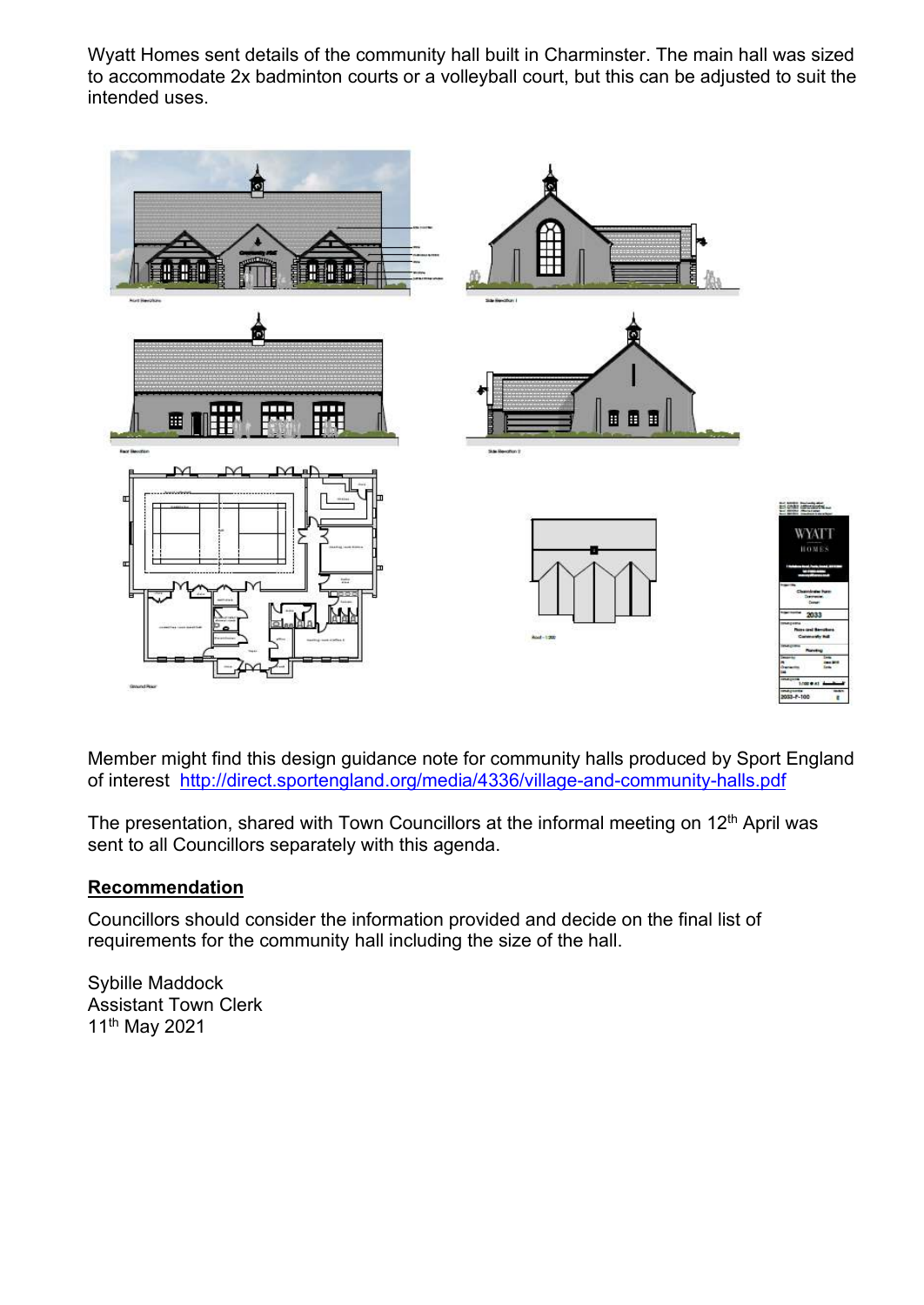### <span id="page-10-0"></span>**To discuss and consider marketing and road names for the development at Nordon**

#### **Background**

The developer for this site has contacted the Town Council as they are currently holding discussions about the marketing name and the road names for this development.

#### **Further Information**

The developer has asked for any suggestions from the Town Council and possibly the community. They have discussed implementing the use of 'Nordon' within the name, but all suggestions for the development and road names are welcome. The developer is looking for one road name but is happy to receive more suggestions in case the local authority does not approve.

#### **Recommendation**

Councillors should consider if they wish to put forward a name for the development as well as road names.

Sybille Maddock Assistant Town Clerk 4 th May 2021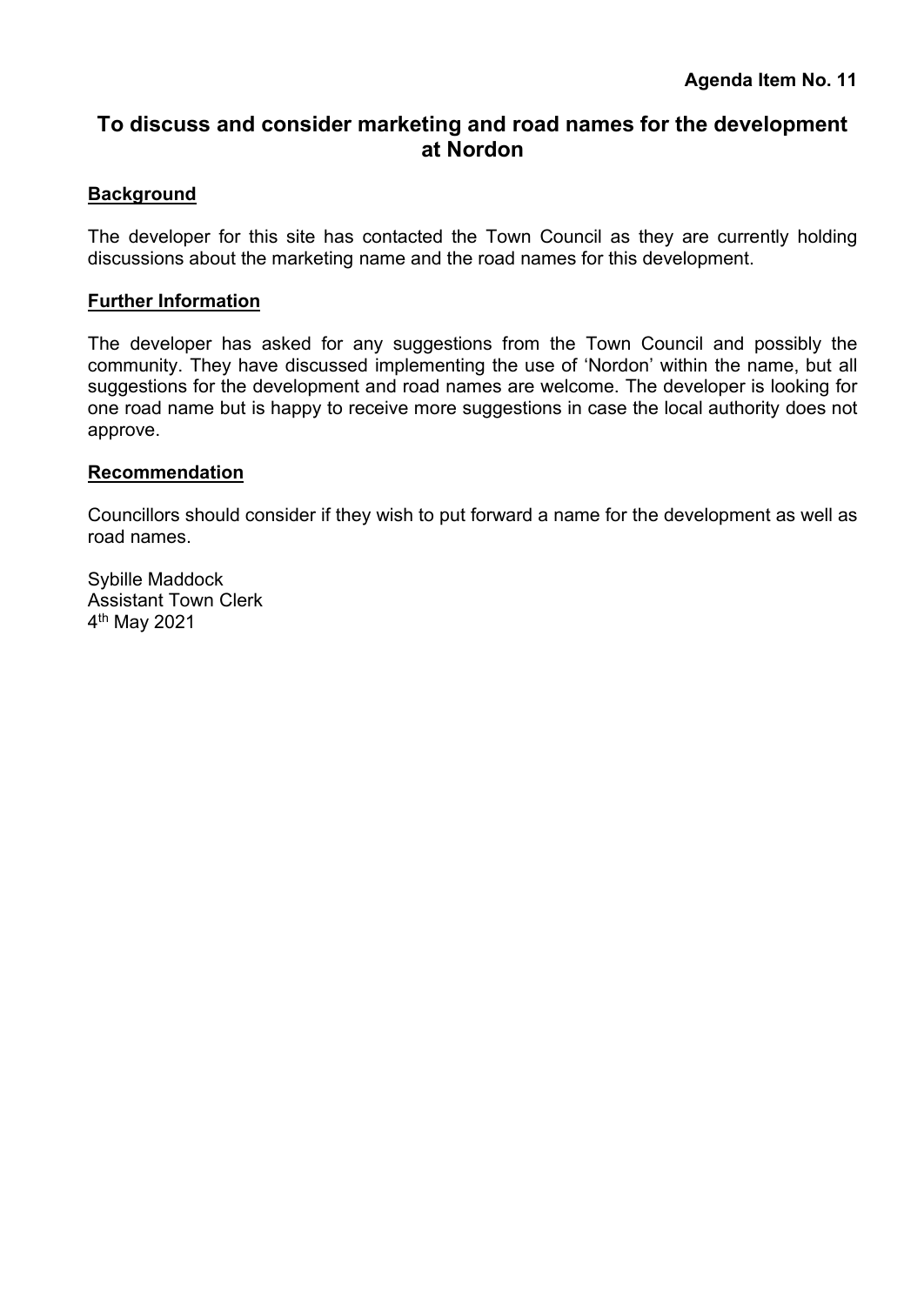# **To consider a request to install a bench in Holland Way**

#### <span id="page-11-0"></span>**Report**

A request has been received from a resident to install a bench adjacent to Holland Way, they would like it to be within the area marked yellow on the picture below.



The bench would be in memory of their parents and grandparents who farmed the land between the 1940's and 1960's prior to the land being developed into the residential and industrial area now known as Holland Way.

The family have contacted the contractor who fabricated the metal WW1 and WW2 memorial benches and they have confirmed that they are able to manufacture, supply and deliver a bench for fixing and securing at the agreed site.

If Councillors agree to this request the exact location of the bench within the site outlined can be agreed with staff prior to installation. There are no benches situated here presently.

#### **Recommendation**

It is recommended that Councillors decide if they wish to allow the installation of a bench in the location shown.

Jon Goodenough Operations Manager 26th April 2021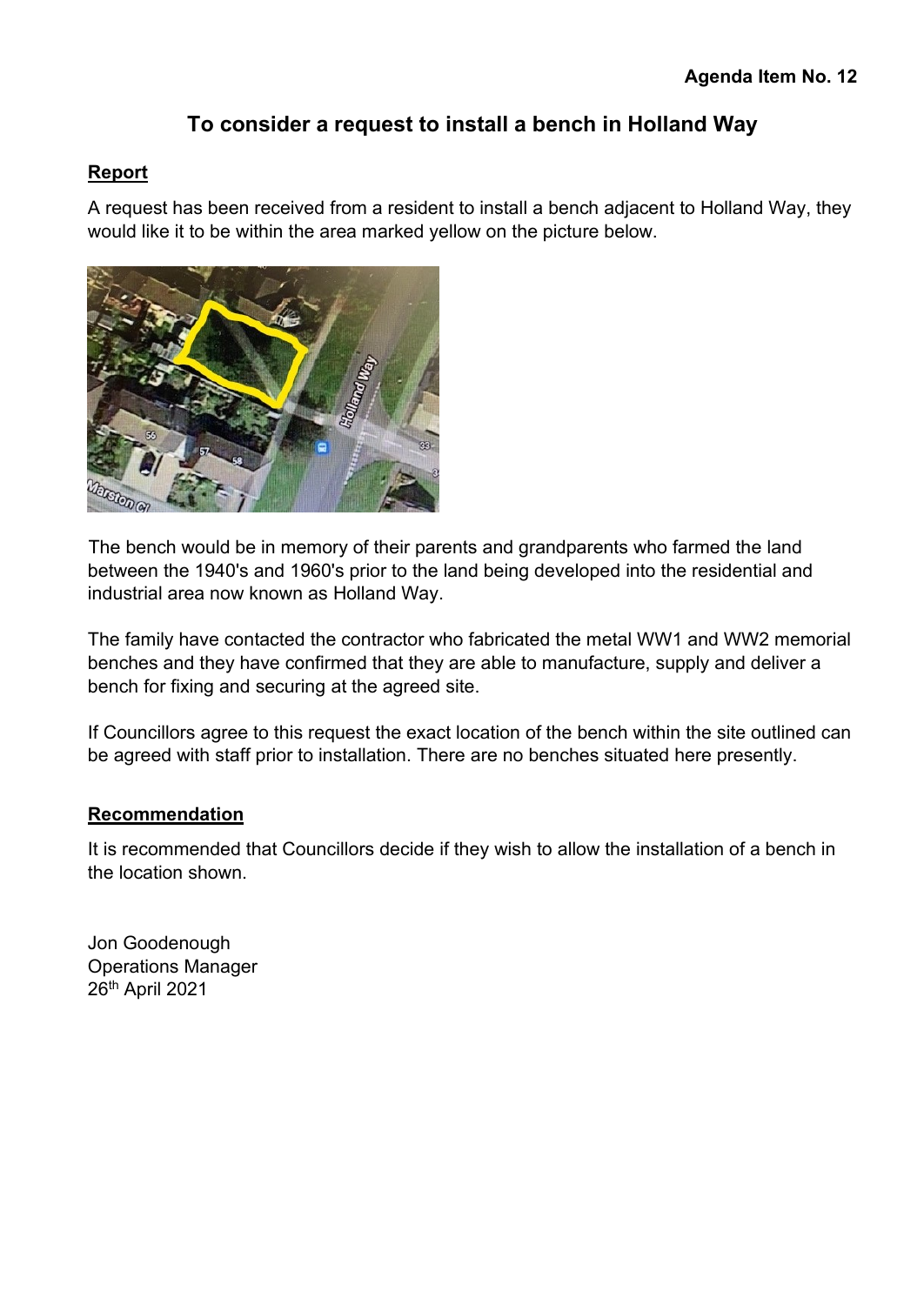# **Agenda Item No. 13**

# **APPLICATION FOR A GRANT**

<span id="page-12-0"></span>

| <b>Name of Organisation</b>                                         | <b>BLANDFORD ROYAL BRITISH LEGION</b>                                                                                                                                                                                                                                                                                                                                                                                                                                                                                                                                                                                                                                                                                                                                                                                                                                                                                                                                                                                                                                                                                                        |
|---------------------------------------------------------------------|----------------------------------------------------------------------------------------------------------------------------------------------------------------------------------------------------------------------------------------------------------------------------------------------------------------------------------------------------------------------------------------------------------------------------------------------------------------------------------------------------------------------------------------------------------------------------------------------------------------------------------------------------------------------------------------------------------------------------------------------------------------------------------------------------------------------------------------------------------------------------------------------------------------------------------------------------------------------------------------------------------------------------------------------------------------------------------------------------------------------------------------------|
| <b>Registered Charity Number (if</b><br>applicable)                 | 219279                                                                                                                                                                                                                                                                                                                                                                                                                                                                                                                                                                                                                                                                                                                                                                                                                                                                                                                                                                                                                                                                                                                                       |
| <b>Contact Name</b>                                                 | <b>Mr Terry Clarkson</b>                                                                                                                                                                                                                                                                                                                                                                                                                                                                                                                                                                                                                                                                                                                                                                                                                                                                                                                                                                                                                                                                                                                     |
| <b>Address</b>                                                      |                                                                                                                                                                                                                                                                                                                                                                                                                                                                                                                                                                                                                                                                                                                                                                                                                                                                                                                                                                                                                                                                                                                                              |
| <b>Daytime Telephone Number</b>                                     |                                                                                                                                                                                                                                                                                                                                                                                                                                                                                                                                                                                                                                                                                                                                                                                                                                                                                                                                                                                                                                                                                                                                              |
| <b>Email Address</b>                                                | blandford.chairman@rbl.community                                                                                                                                                                                                                                                                                                                                                                                                                                                                                                                                                                                                                                                                                                                                                                                                                                                                                                                                                                                                                                                                                                             |
| <b>Purpose of Organisation</b>                                      | British Legion, charity providing financial, social and<br>emotional support to members and veterans of the<br>British Armed Forces, their families and<br>dependants.                                                                                                                                                                                                                                                                                                                                                                                                                                                                                                                                                                                                                                                                                                                                                                                                                                                                                                                                                                       |
| <b>Amount Requested</b>                                             | £150.00                                                                                                                                                                                                                                                                                                                                                                                                                                                                                                                                                                                                                                                                                                                                                                                                                                                                                                                                                                                                                                                                                                                                      |
| Is this a Green Grant? Delete as appropriate                        | N                                                                                                                                                                                                                                                                                                                                                                                                                                                                                                                                                                                                                                                                                                                                                                                                                                                                                                                                                                                                                                                                                                                                            |
| <b>Purpose of Request</b>                                           | Armed Forces Day is on the 26 June 2021, we will<br>be holding an event to celebrate, and also to<br>engage and embrace the local community as we<br>continue to emerge out of lock down<br>The event will begin with an opening service and a<br>dedication of a standard, there will be exhibitions<br>from the RBL Branch and the veterans breakfast<br>club, the veterans forge as well as SSAFA<br>Also the women's section will have cream teas, and<br>a brick a brac stall. we hope to have the garrison<br>involved in some way, and the Ghurkha community<br>we can advise as and when they become involved.<br>The money would be used to purchase a display<br>stand that could be used for the event, and any<br>future displays<br>and a portion of the money would be used to offset<br>printing costs to publicise the event.<br>I have the following details:<br>A 6 panel folding display board with carry bag from<br>XL Displays.co.uk will cost £107.40 Inc VAT But not<br>including shipping<br>We don't have the full printing cost as yet, but<br>estimated 20-30 covering posters, A3 laminating as<br>well as ink. |
| <b>How many Blandford Forum residents</b><br>will benefit directly? | 450 plus                                                                                                                                                                                                                                                                                                                                                                                                                                                                                                                                                                                                                                                                                                                                                                                                                                                                                                                                                                                                                                                                                                                                     |
| Any further relevant information                                    | We hope that the mayor of Blandford will attend to<br>open the event.                                                                                                                                                                                                                                                                                                                                                                                                                                                                                                                                                                                                                                                                                                                                                                                                                                                                                                                                                                                                                                                                        |
| <b>Signed:Bkelly</b>                                                | Dated: 30/4/21                                                                                                                                                                                                                                                                                                                                                                                                                                                                                                                                                                                                                                                                                                                                                                                                                                                                                                                                                                                                                                                                                                                               |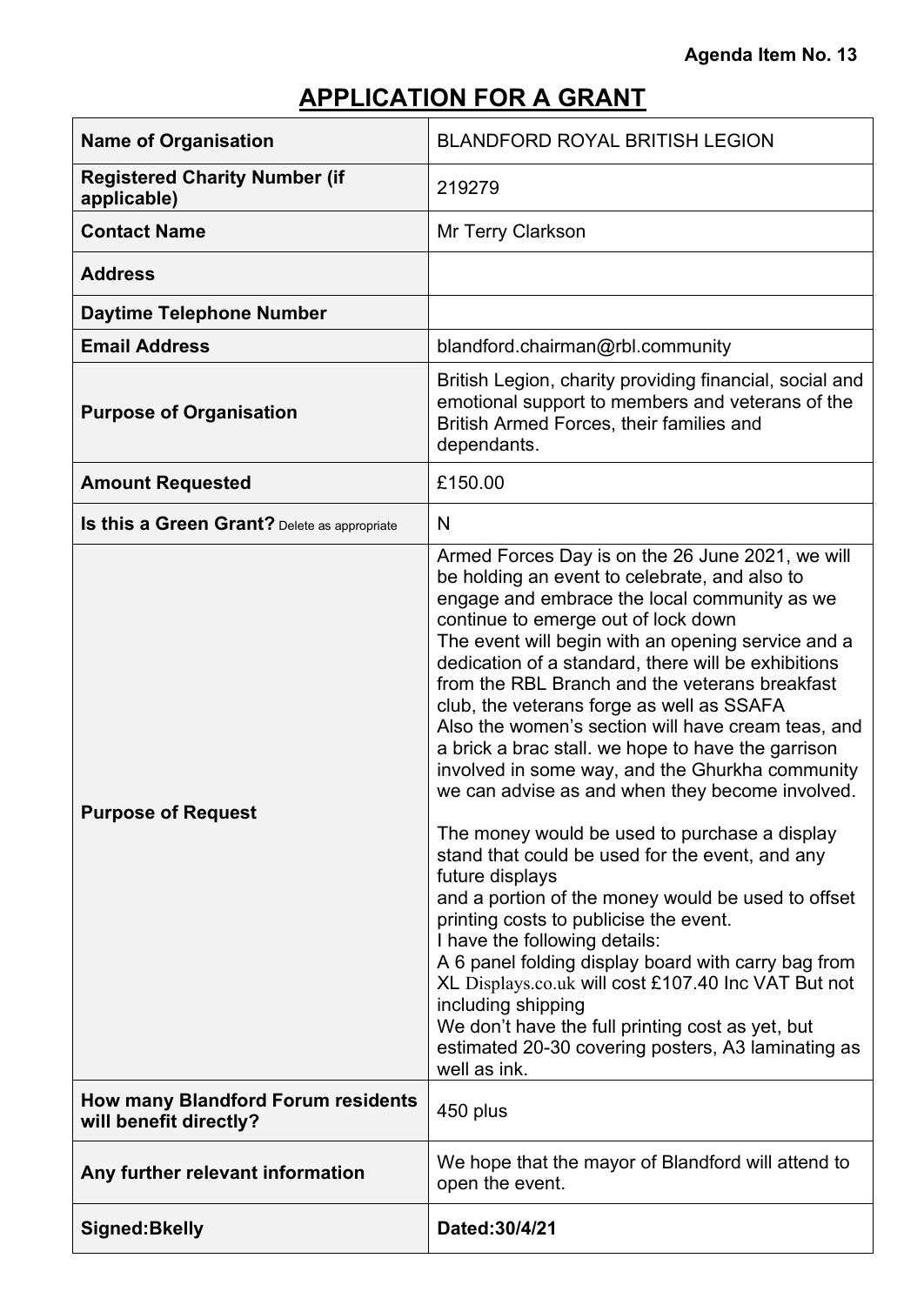## <span id="page-13-0"></span>**To respond to the premises approval relocation application for the Blandford Group Practice**

#### **Background**

An application has been received for The Blandford Group Practice to be able to dispense to eligible patients at proposed new premises at Shottsford House, Heddington Drive. A doctors' surgery can only give patients medicines prescribed by doctors and/or nurses at the practice if it has NHS England's permission. The application was shared with Councillors via email on 5<sup>th</sup> May 2021.

#### **Further Information**

Blandford Forum Town Council is being invited to make comments on the application before NHS England takes a decision on whether the doctors' surgery can start dispensing the prescriptions of the patients at the new premises. Any comments must be received before the end of the 45-day period mentioned in the letter, which is 19<sup>th</sup> June. Applications are not confidential. Any comments received will be sent to the doctors' surgery. They will have a chance to respond to us about those comments. When it comes to make a decision, NHS England will consider any comments it receives and any response to those comments from the applicant.

#### **What would happen if permission is given?**

If permission to the doctors' surgery is given it does not automatically mean the doctors' surgery can start dispensing to its patients when it moves to its new premises. Firstly, local pharmacies may be able to appeal against the decision. Appeals are dealt with at national level by NHS Resolution. Secondly, an application may be received for a pharmacy within 1.6km of the doctors' surgery. If no appeals are received or if they are rejected by NHS Resolution, and there is no pharmacy application within 1.6km of the doctors' surgery, then the doctors' surgery will be able to start dispensing from its new premises. But if there is a pharmacy application within 1.6km of the doctors' surgery then it will need to wait and see what happens to that application. If it is granted and the pharmacy opens the doctors' surgery will not be able to dispense to its patients from its new premises. But if the pharmacy application is refused or if the pharmacy doesn't open then the doctors' surgery will be able to dispense to its patients from its new premises.

#### **Recommendation**

Councillors are requested to consider the application and respond accordingly.

Sybille Maddock Assistant Town Clerk 11th May 2021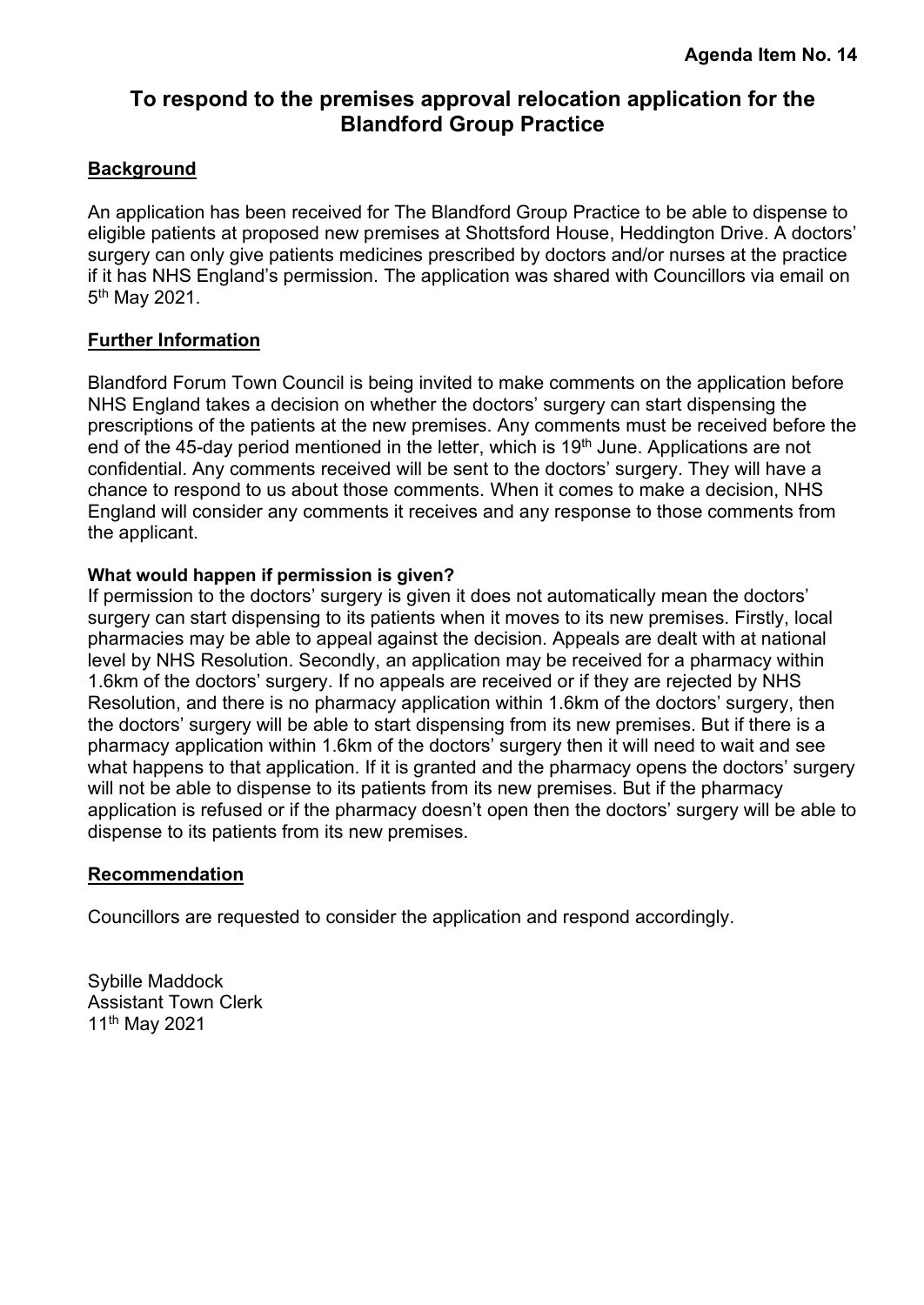## **To consider responding to the Technical Consultation on the Consequential Changes to the Permitted Development Rights**

#### <span id="page-14-0"></span>**Background**

The 2020 Supporting housing delivery and public service infrastructure consultation invited views on new and amended permitted development rights, and the proposed approach to consequential changes following the reform of the Use Classes Order. To fulfil the commitment in the government response a further consultation has now been published: [https://www.gov.uk/government/consultations/technical-consultation-on-consequential](https://www.gov.uk/government/consultations/technical-consultation-on-consequential-changes-to-permitted-development-rights)[changes-to-permitted-development-rights](https://www.gov.uk/government/consultations/technical-consultation-on-consequential-changes-to-permitted-development-rights)

#### **Further Information**

The consultation is open from 13<sup>th</sup> May to 3<sup>rd</sup> June 2021.

Below is the response submitted by BFTC in January 2021 to the first consultation regarding Permitted Development Rights:

#### **Overview**

Blandford Forum is a market town in the northern area of Dorset and the principal service town for the immediate area. The town and immediate contiguous village are undergoing. and will undergo in the next five years, considerable growth adding 1200 extra dwellings. Much of the town is a conservation area and Blandford is renowned for its unique Georgian town centre, based upon a market area. Most of the buildings, but not all, are grade listed. We have chosen to comment upon those aspects of the consultation that may most affect our town and the immediate area.

#### Changes to PDR to include town centres and conservation areas

The changes of category to most town centre businesses to class E, was welcomed by BFTC because it allows for greater flexibility in use envisioned by the Grimsey review (2019) and incorporated into the policies of the Blandford Plus Neighbourhood Plan (B+NP). The aim of both is to allow for more dynamic uses, primarily to increase footfall to the Town Centre (TC). We are opposed to the extension of PDR to town centres and high streets and especially conservation areas.

Grimsey agrees that introducing residential property into high streets can help in regeneration. However, we believe that this should be limited and preferable on upper floors, where there can be limited residential development. This should be decided on a case-bycase basis by the LPA or Neighbourhood plan policies, instead of by PDR. This will ensure that residential development within town centers' or high streets is controlled and limited, and does not harm the dynamic and flexible nature of them - and will prevent their collapse, because of severely diminished footfall caused by the Covid Pandemic and then by a rapid change of empty shops and businesses, to residential dwellings.

Permitting changes to residential property on all but listed buildings, could bring a change which will be perpetuated into the future, introducing rigidity of land use in the high street or town centre, and not future-proofing flexibility as an essential ingredient to allow the dynamic changes of use that the variation in use classes (Sept 2020) allows. In town centres such as Blandford Forum, the nature of the conservation area will be irreparably altered.

In practice too, this could render town/village centre planning policies (e.g. primary frontages etc) redundant when combined with the introduction of Class E. The paper proposes that in Conservation Areas, the prior approval process will be able to take into account the effect of the replacement of a shop front or active ground floor use on the character of the area, but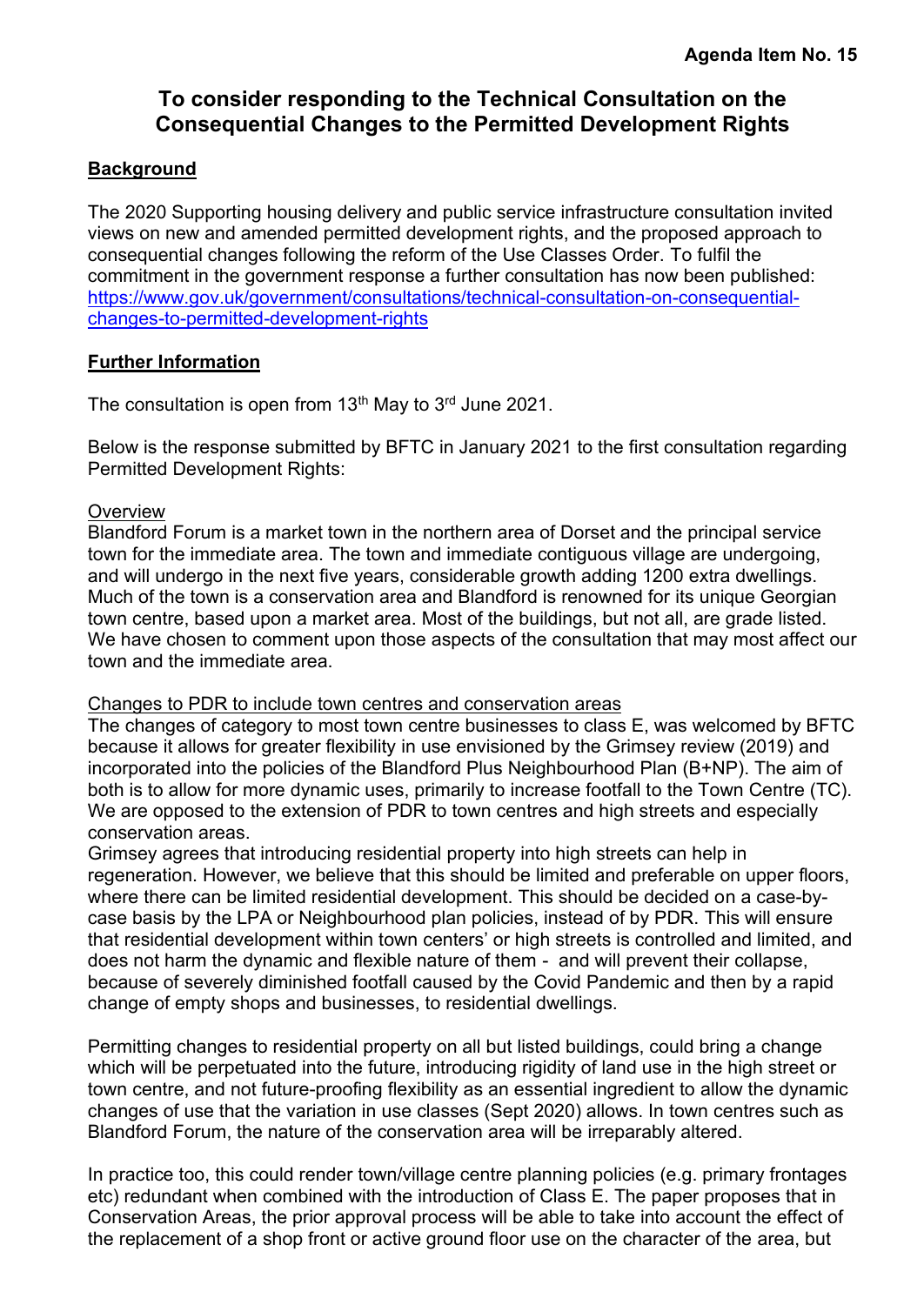not on its commercial viability and vitality. The latter aspects are, we believe, vital to the success of the town centre. Even then, if prior approval matters are determined on a case-bycase basis, BFTC believes that Local/Neighbourhood Plan polices should be the principal driver of and management of change.

BFTC disagrees with the statement (para 15) that various current venues and businesses will 'benefit 'by PDR. The proposed fast track changes will not 'benefit 'the local population, nor any business wishing to set up post Covid-19. BFTC believes the fast-track changes will only benefit developers and a few residential clients. Any change of use for these should also be subject to the rigour of a full planning application so that the impact, individually and collectively, can be assessed by local planners in the local area. This is essential if the balance and encouragement of the multiplicity of uses envisioned in Grimsey is to be achieved. Post Covid-19, Town Centres will need time to re-establish small businesses which will in turn increase footfall.

#### Extension of PDR to include any size building.

There is a problem of perception here. If large premises are also allowed to convert to residential use without the checks and balances of a local planning application, the very perception of TCs and high streets as dynamic places to visit will begin to be eroded, and perhaps accelerate into a terminal decline leaving few or none of the places that make town centres, particularly historic market centres, thriving community hubs and attractive places in their own right that visitors would wish to visit.

#### Managing the impact of the proposal - matters set out in paragraph 21 of the consultation document.

Matters set out above (P21) indicate a blueprint for the delivery of housing which meets national standards. But these should be monitored through a planning application and decided by the LPA. Where local and NP policies exist for the town centres they should not be overridden by an act of parliament. This attacks the very fundamental concept of localism and local democracy. Any use of PDR should consider LAN housing numbers and how the additional dwellings impact on the strategic numbers for an area or county.

#### Extension of PDRs to schools and hospitals.

BFTC see no real justification for this. If the school or hospital is funded by the public, then any extensions should be driven by local need and subject to critical public scrutiny. This should continue to require a proper planning application and be decided by the LPA in consultation with the local NHS organisations or the local education authority. Safeguards to the local environment should also be considered where such buildings are adjacent to or within the view of a conservation area or an AONB or indeed located within them. This is particularly true of Dorset where 76% of the land is within AONB areas.

#### Summary:

The Government appears to be rushing through the extension of PDR during a crisis where many shops, offices and other businesses have been forced to close. This would appear to be precipitous, and will actually prevent local high street and town centre businesses to recover. In the application of PDR there could be (and we believe locally will be) an aggressive move to convert empty premises, despite their former use, by landowners and developers whose only motive will be to maintain or enhance their profit from the rental or sale of buildings. This would be especially damaging to a sensitive conservation area such as Blandford's, and with the developments in progress or planned, this extension of PDR could seriously threaten the long-term viability of the town centre for current and future residents.

In order to aid recovery post Covid-19, a preferable strategy would be a vigorous promotion by Town, County Council and national government of the possibilities afforded by the change of class use. This would encourage local businesses, improve employment opportunities, and ensure the long-term viability of Town Centres and High Streets. It would also, vitally, ensure